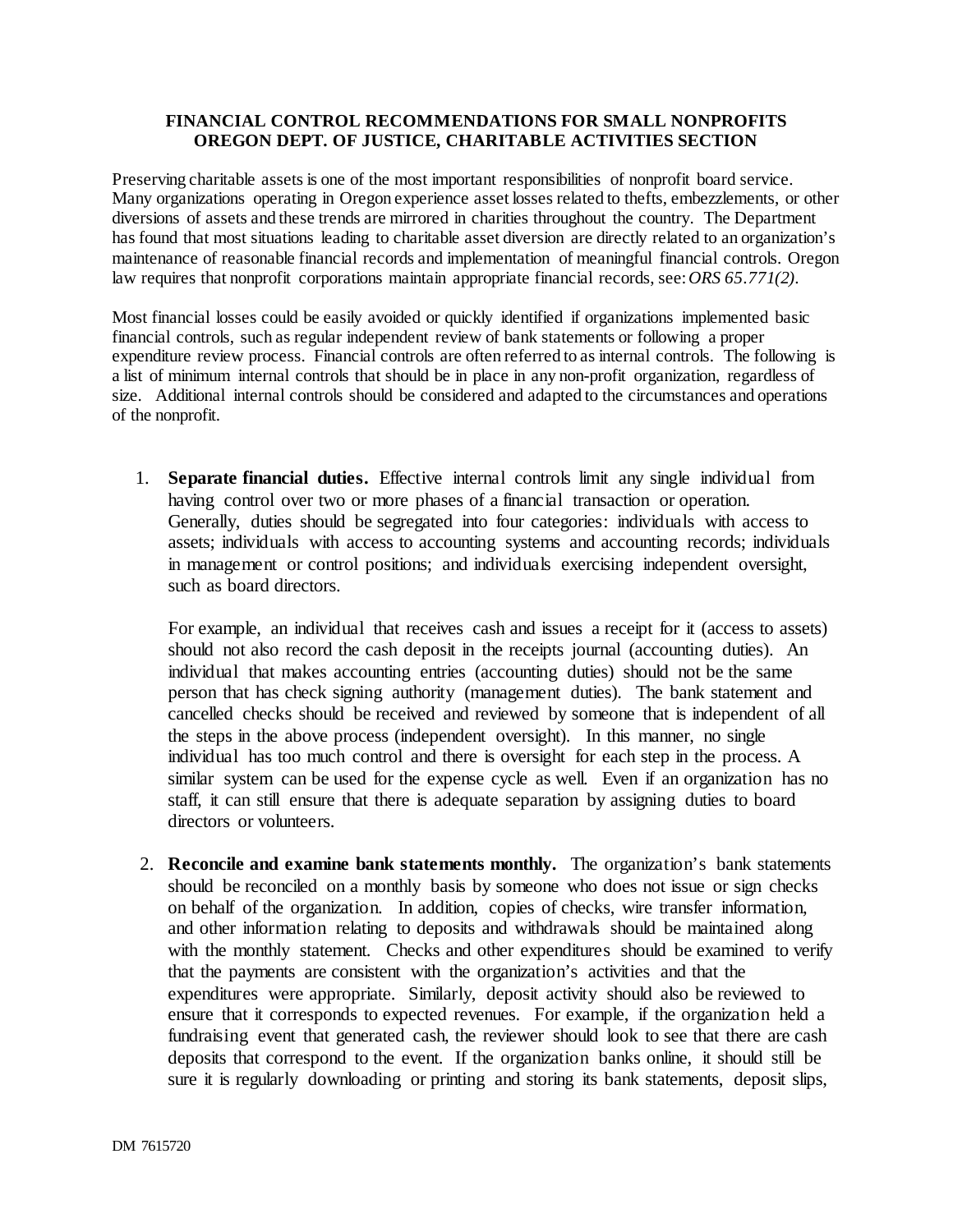Internal Control Recommendations Page 2

> check images, and similar documents. Banks routinely charge fees to access older records.

- 3. **Adopt cash handling procedures.** Ideally a cash register or multiple-copy receipt book should be used in the collection of cash. With respect to fundraising events or other situations in which the organization receives cash, it should arrange for two people to accept, record, and monitor the collection and a third person to arrange for its deposit. Cash transactions should be recorded into a journal or log to enable account reconciliation. It is important that any cash revenues be deposited to the organization's bank account as soon as possible, and that management verifies that the amount deposited matches the amount collected.
- 4. **Document income from sources other than cash.** Revenue from sources other than cash (i.e. credit cards, checks, etc.), should also be entered into a journal or log, at the very minimum. Checks should be restrictively endorsed (for example: "for deposit only, ABC organization, First National Bank, account #123456789) immediately upon receipt. Checks and deposit slips should be copied before they are deposited. Organizations that receive noncash donations should also adopt controls similar to that for cash donations to ensure that such donations are properly received, recorded, and accounted for.
- 5. **Control the use of credit and debit cards.** Credit and debit cards are convenient, but each authorized user increases the possibility that the cards will be used for improper purchases. If the organization uses credit or debit cards, it should limit the number of users and set policies regarding their use. Credit card statements, bank statements, and supporting documentation should be reviewed monthly by someone who is not on the list of authorized card users. The reviewer should confirm that each charge is supported by a receipt and documentation of the business purpose of the expense.

Some financial institutions allow organizations to set and adjust strict limits on usage of electronic payment methods and to send automated notifications to reviewers in the event of any attempted or actual misuse. Such services are particularly valuable to smaller organizations who rely on volunteers or smaller professional staffs.

6. **Control the disbursement process.** All disbursements, whether made by check, positive pay, or an e-pay system, should be approved by someone other than the person who physically makes the payment. The approver should confirm that the payment is supported by an appropriate check request, invoice and/or purchase order, that the same invoice is not paid more than once, and that the stated amount of goods or services were truly received by the organization. The organization's list of vendors should be reviewed for reasonableness, duplication, and "ghost vendors" on a regular basis.

Cash expenditures should be avoided to the extent possible. Consistent with the proper segregation of duties, a single person should not be responsible for the collection, deposit, and reconciliation of cash receipts or other sources of income. If it is necessary to make payments in cash, those payments should be fully documented through advance approval,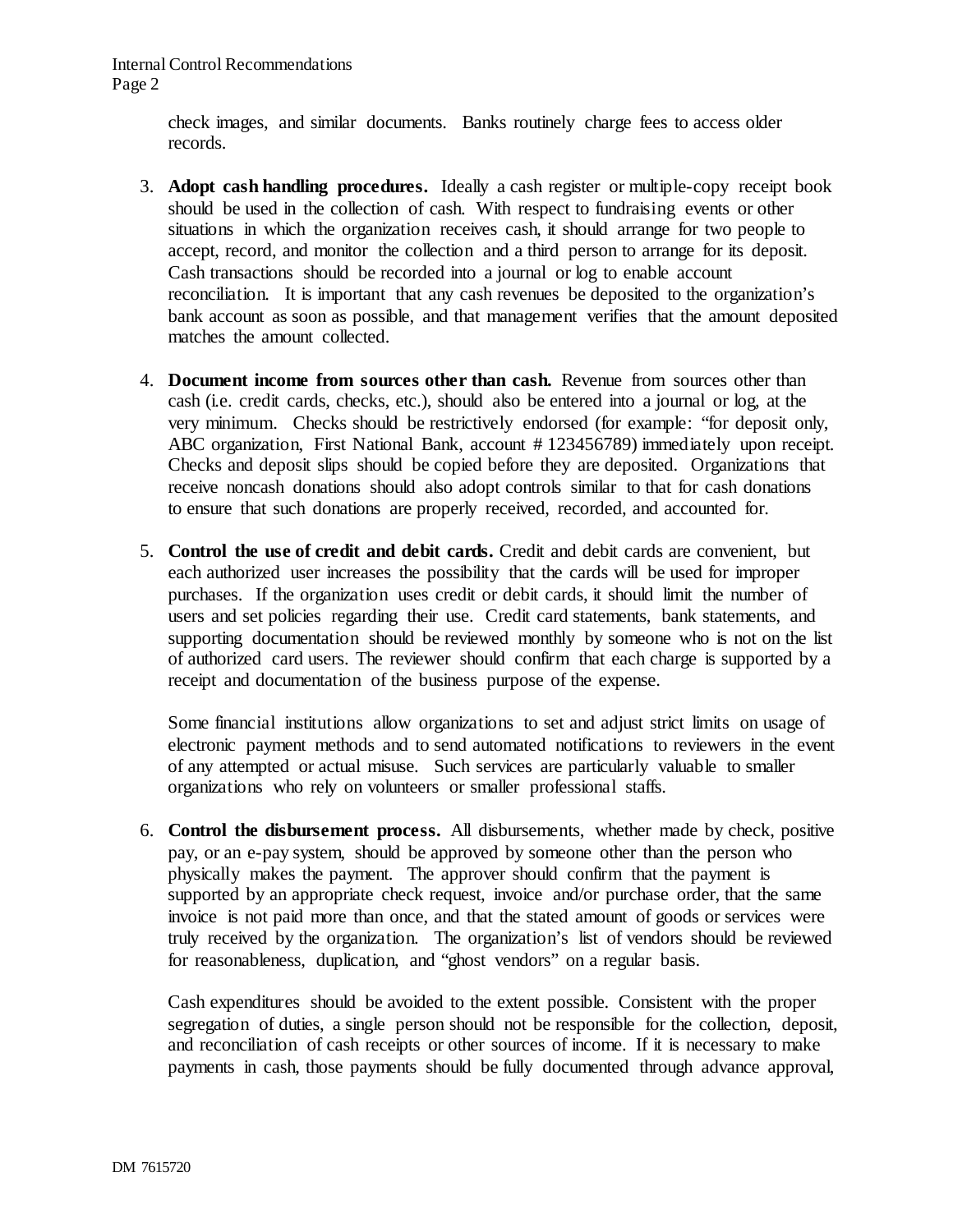signed receipts by persons receiving cash, and expense vouchers or other documentation that the cash was used appropriately.

- 7. **Control expense reimbursements.** Organizations should require all reimbursable expenses to be preauthorized. Preauthorized expenses should only be reimbursed if original receipts and other supporting documentation are submitted with the reimbursement requests. Reimbursement payments should only be necessary when organizational funds cannot be used to pay for the expense in the first instance. Under no circumstances should anyone ever write their own reimbursement check. Check stubs or copies of reimbursement checks should be retained along with authorization forms, reimbursement requests, and receipts. If an organization fails to maintain adequate documentation to demonstrate that the reimbursement was for legitimate organizational expenses, the reimbursement could potentially be treated as a form of prohibited inurement or taxable income to the recipient.
- 8. **Use timesheets and proper payroll controls.** Nonprofits are generally required to report expenses on a functional basis, and payroll is often a nonprofit's largest expense. Organizations should require all employees to use a timekeeping system which allows time worked to be recorded by functional area and which provides a mechanism for supervisory approval. Before paychecks are issued, a person in a position of control should ensure that timesheets have been properly approved, payroll allocations are reasonable, and that no duplicate checks or "ghost employees" are included in payroll. If the payroll reviewer is also an employee, a member of the board should in turn review the reviewer's pay for accuracy.
- 9. **Utilize budgets.** Every organization should develop an annual budget process in which it estimates incoming revenue and outgoing expenses for the year. The budget should be tracked and actual results compared to budgeted projections. Unexplained variations from projections can be an early warning signs of potential problems. For example, a drop in cash income could be a sign of skimming. Budgets help organizations identify goals and potential problem areas so that they can build on those successes or take corrective action to resolve problems. For example, if an organization has an annual fundraising event, a budget provides a revenue target for that event and also enables the organization to set planned expenditures.
- 10. **Utilize general ledger accounting and regular financial reports.** Organizations should use a system of general ledger accounting which enables categorizing and tracking income and expenditures. In addition to regular budget reports noted above, organizations should also regularly prepare and distribute statements of activity (commonly known as income statements) and statements of position (commonly known as balance sheets) for the board's review and consideration.
- 11. **Get it in writing.** Remember to document all internal control procedures in writing or in a protected digital format. For example: if you review and approve the payroll report, you should immediately sign and date the report; or if you review and approve the online monthly bank statement, you should immediately send an email to the Treasurer to that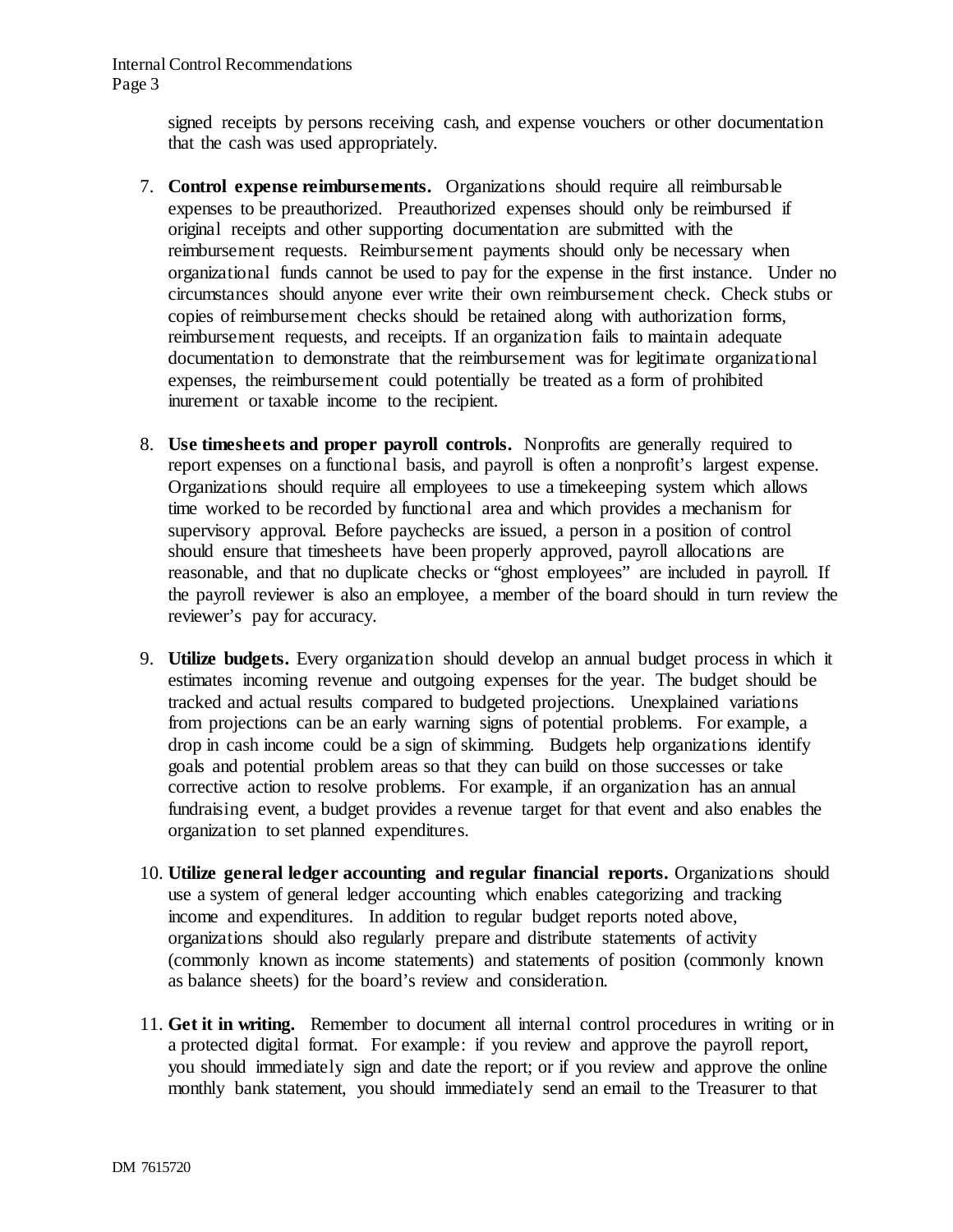Internal Control Recommendations Page 4

> effect. If you perform an internal control procedure but fail to document that fact, the organization cannot prove that its internal controls are being implemented.

- 12. **Appoint a grants manager.** Organizations should appoint a dedicated individual who is responsible for reviewing all grants and/or contracts received by the organization, understanding the "fine print," and ensuring that all grant/contract terms and deadlines are met. In smaller organizations with few or no paid staff, this responsibility is generally fulfilled by a volunteer board or committee member. The requirements for each funding source may be unique and complex. The organization risks the loss of important financial support if it fails to study, understand, and adhere to grant requirements such as timesheet tracking, expense budgets, quarterly reports, or other obligations.
- 13. **Adopt a conflict of interest policy.** Organizations should have a written policy that clearly states how conflicts should be disclosed, how a majority of disinterested board members make decisions, and how a conflicted board member would be excluded from any situation that might prevent them from being impartial or from appearing to be impartial. Written record of how and when this policy is implemented should be recorded in board minutes. Director conflict-of- interest issues are addressed under ORS 65.361.
- 14. **Have a data back-up plan.** Organizations should ensure that they are backing up any electronically-stored financial data in the event of a computer outage. Organizations should also ensure that they have alternative arrangements in place to address a situation in which the person who is normally responsible for the organization's finances becomes suddenly unavailable.